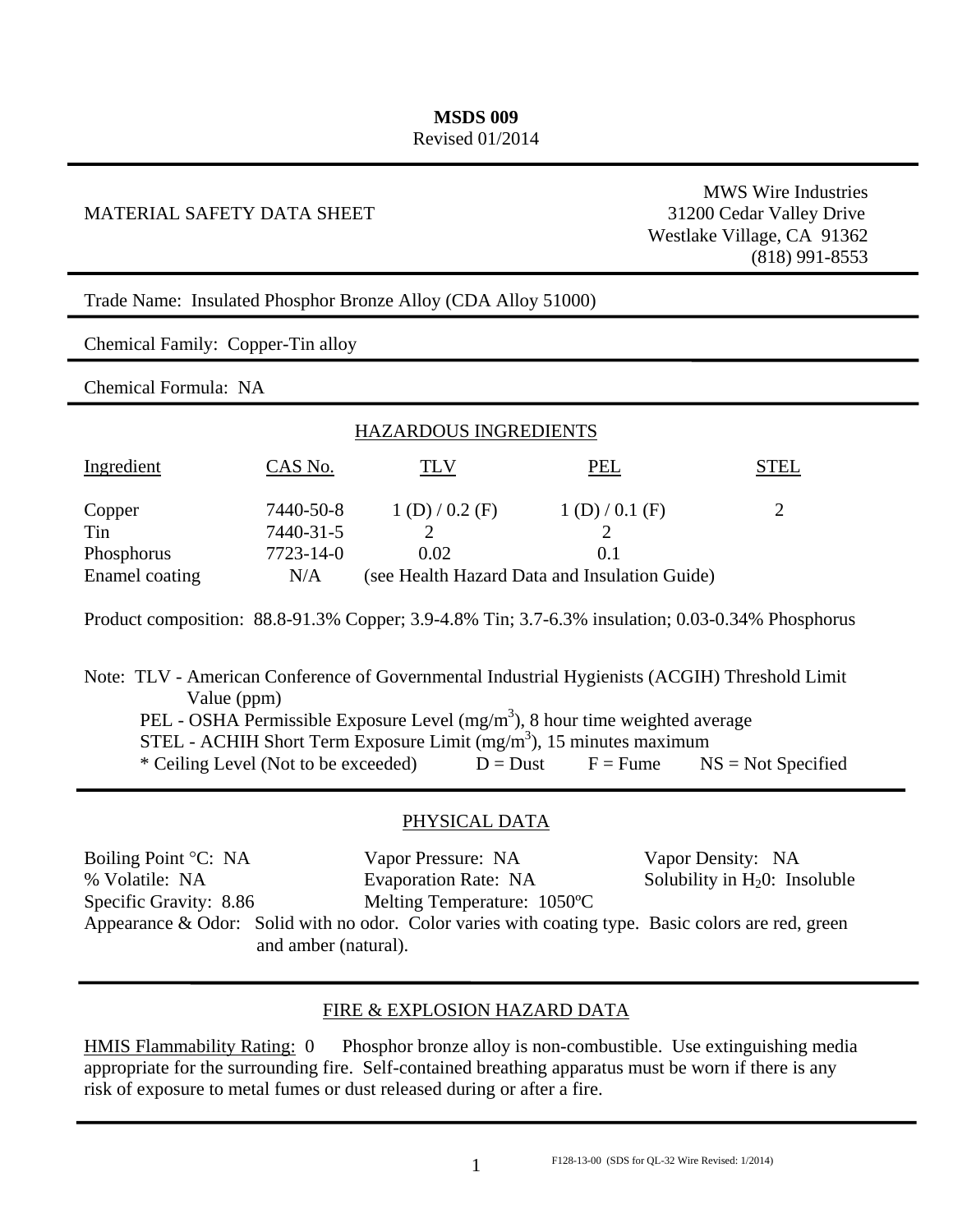## HEALTH HAZARD DATA

HMIS Health Hazard Rating: 3 (This rating is based on heating or burning the film insulation which may generate combustion by-products that are toxic. Refer to the information in this section).

Fine powders, granules and fumes from welding or abrasive operations are a health hazard. When burned, soldered or hot-staked, insulation coatings may give off hazardous decomposition products that may include isocyanates such as Toluene Diisocyanate. Some individuals can develop sensitivity to isocyanates. Use with adequate local exhaust to prevent irritation and maintain isocyanates concentration below the OSHA ceiling limit of 20 parts per billion (20 ppb).

Short Term Exposure: Dust and fumes irritate the eyes, nose and throat. Symptoms may include cough, metallic taste in mouth, fever, fatigue and nausea.

. Emergency First Aid Procedure:

- In case of fume inhalation, remove from exposure and consult a physician.
- In case of eye contact, flush with large amounts of water for at least fifteen minutes. Seek medical attention.
- In case of ingestion, seek immediate medical attention.

## REACTIVITY DATA

HMIS Reactivity Rating: 0

Stability: Stable. Hazardous decomposition products: When subjected to temperature in excess of 200ºC toxic fumes may be evolved from insulation coatings. Refer to Health Hazard Data.

Hazardous Polymerization: Will not occur.

#### SPILL, LEAK, DISPOSAL PROCEDURES

Scrap metal may have reclamation value. Where this is not practical, it may be disposed in accordance with state and federal regulations. In solid wire form, phosphor bronze alloys pose no special clean up problems. If material is in powder or dust form, clean up should be conducted to minimize generation of airborne powder and dust and to avoid contamination of air and water.

#### SARA TITLE III SECTION 313

Copper, tin and phosphorus are subject to the reporting requirements of Section 313 of Title III of the Superfund Amendment and Reauthorization Act of 1986 and 40 CFR Part 372 of the Federal Register. Additional information can be obtained from the Emergency Planning and Community Right-To-Know Information Hot Line, US EPA, at (800) 535-0202.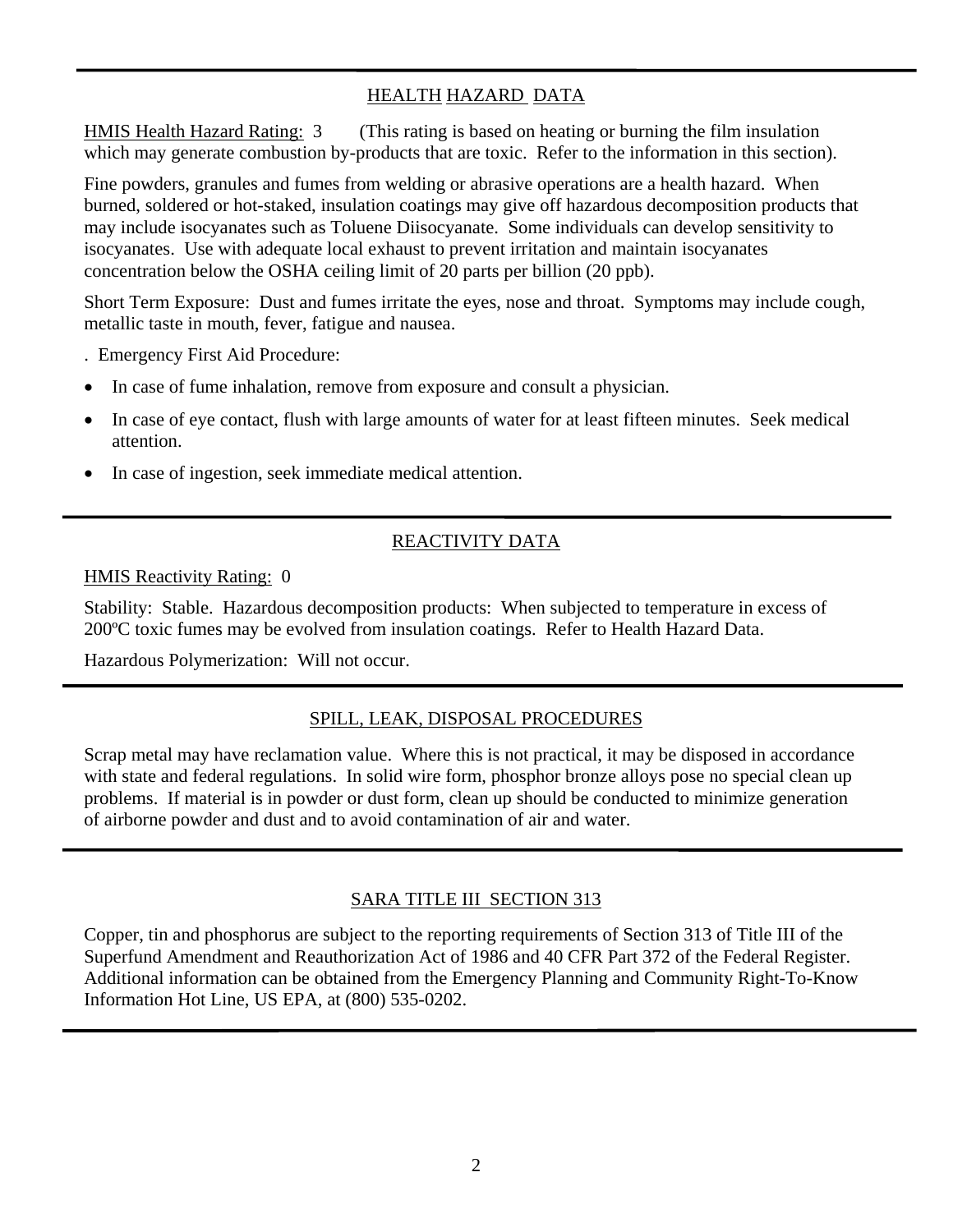## EC RoHS DIRECTIVE COMPLIANCE

Insulated phosphor bronze wire complies with Directive 2011/65/EU [recast of RoHS Directive 2002/95/EC] of the European Parliament and of the Council of 8 June 2011 on the restriction of the use of certain hazardous substances in electrical and electronic equipment.

# ECHA REACH COMPLIANCE

Insulated phosphor bronze wire meets the definition of an article under REACH and does not contain SVHC listed as of the revision date of this MSDS. Fore more information about MWS Wire products and REACH, see *http://www.mwswire.com/pdf\_files/reach.pdf*

# SPECIAL PROTECTION

Wear safety glasses when risk of eye injury is present, particularly during machining, grinding, welding, powder handling, etc. Gloves and other protective equipment may be required during handling operations as appropriate to the circumstances of exposure.

Use with adequate ventilation to meet the exposure limits, to prevent irritation and to maintain isocyanates exposure below 20 ppb. If these limits are exceeded use NIOSH approved respiratory protection based on airborne contaminants present.

Burning, soldering or hot-staking should be done under a fume hood with adequate exhaust that pulls fumes away from the individual.

# SPECIAL PRECAUTIONS

When welding, melting, casting, grinding, sanding, polishing or otherwise abrading the surface of phosphor bronze in a manner which generates finely divided particles, an exposure to metallic copper, tin and phosphorus in excess of the occupational standard can occur. Use with adequate ventilation to meet listed exposure limits. Processes generating airborne phosphor bronze alloy must be air sampled to determine exposure levels. Where exposure data indicate, medical surveillance should be conducted.

# PACKAGING & LABELING REQUIREMENTS

D.O.T. Shipping Name: Not regulated Hazard Class: NA